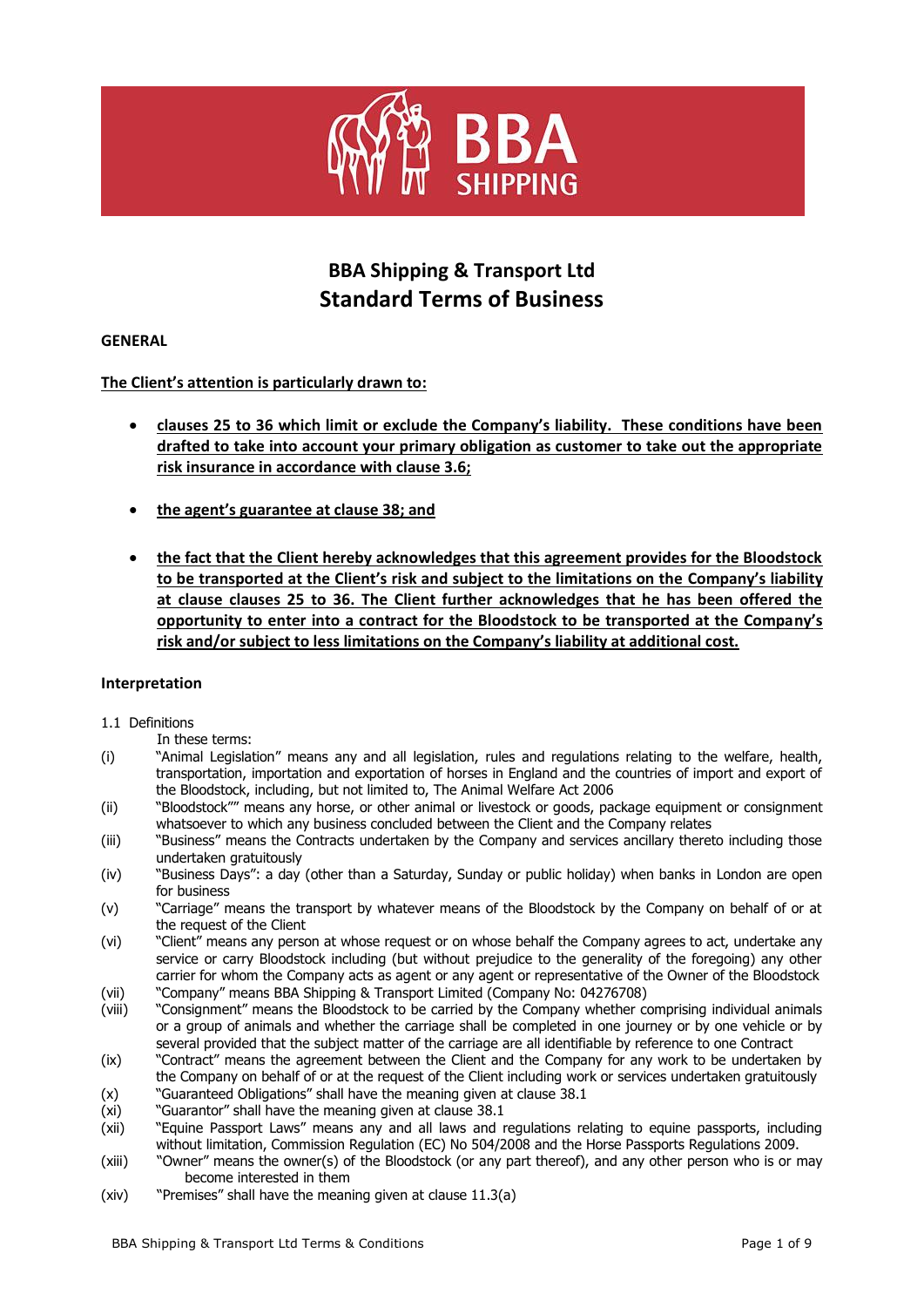- (xv) "Principal" shall have the meaning given at clause 38.1
- 1.2 Clause headings shall not affect the interpretation of this agreement.
- 1.3 A person includes a natural person, corporate or unincorporated body (whether or not having separate legal personality) and that person's personal representatives, successors and permitted assigns.
- 1.4 Unless the context otherwise requires, words in the singular shall include the plural and in the plural shall include the singular.
- 1.5 Unless the context otherwise requires, a reference to one gender shall include a reference to other genders.
- 1.6 A reference to a party shall include that party's personal representatives, successors and permitted assigns.
- 1.7 A reference to a statute or statutory provision is a reference to it as amended, extended or re-enacted from time to time.
- 1.8 Any words following the terms **including, include, in particular, for example** or similar expression shall be construed as illustrative and shall not limit the sense of the words, description, definition, phrase or term preceding those terms.

#### **Scope of These Terms**

2. These terms shall apply to all Business undertaken by the Company (whether gratuitously or not) except for those activities for which the Company operates separate terms and conditions such as bloodstock agency work when these terms and conditions shall apply only insofaras they are not in conflict. They may only be varied by a director of the Company in writing.

#### **The Client's Obligations, Representations & Warranties**

- 3.1 Save where the Client conducts Business with the Company as purchaser (only to the extent title is yet to have passed to the purchaser) or prospective purchaser of the Bloodstock from or through the Company, the Client represents and warrants that he has all requisite power and authority to enter into and perform this agreement and all agreements and documents entered into, or to be entered into, pursuant to the terms of this agreement, either as the owner of the Bloodstock or the authorised agent for the owner. Where the Client conducts Business with the Company as purchaser (only to the extent title is yet to have passed to the purchaser) or prospective purchaser of the Bloodstock from or through the Company the Client warrants and represents that he contracts on his own behalf or with the full authority of any other principal upon whose behalf he may disclose himself to be acting.
- 3.2 Save to the extent that the Client reasonably relies upon advice given to him by the Company as part of the services to be performed by the Company under the Contract, the Client warrants and represents that the Bloodstock which the Client instructs the Company to move comply with all Animal Legislation and are in all respects in a fit condition to be so dealt with and to survive or endure transit without damage or injury and in particular are free of disease or infestation of any description and have not to the knowledge of the Client been in contact with any diseased or infected animal.
- 3.3 The Client undertakes to give the Company all necessary instructions in good time and warrants and represents the accuracy of any information given by him.
- 3.4 Except insofar as the same is caused solely by the negligence or breach of contract of the Company the Client shall be liable for all duties, taxes and levies of any kind payable to any authority arising out of the provision of services by the Company to or on behalf of the Client and shall indemnify the Company against any such outlay that the Company may be required to make on the Client's behalf.
- 3.5 The Client undertakes to ensure that the delivery address and recipient of the consignment are clearly made known to the Company in advance.
- 3.6 The Bloodstock shall be transported at the Client's risk and the Client shall:
	- (a) have the Bloodstock ready for loading at the collection address at the date and time agreed with the Company;
	- (b) make available sufficient personnel and equipment to enable the Bloodstock to be conveniently and safely loaded. Such personnel shall act in accordance with the instructions of the Company;
	- (c) bring to the attention of the Company before the time of loading any characteristics of the Bloodstock or other matters of which the Company needs to be aware when planning and effecting the safe loading and transport of the Bloodstock;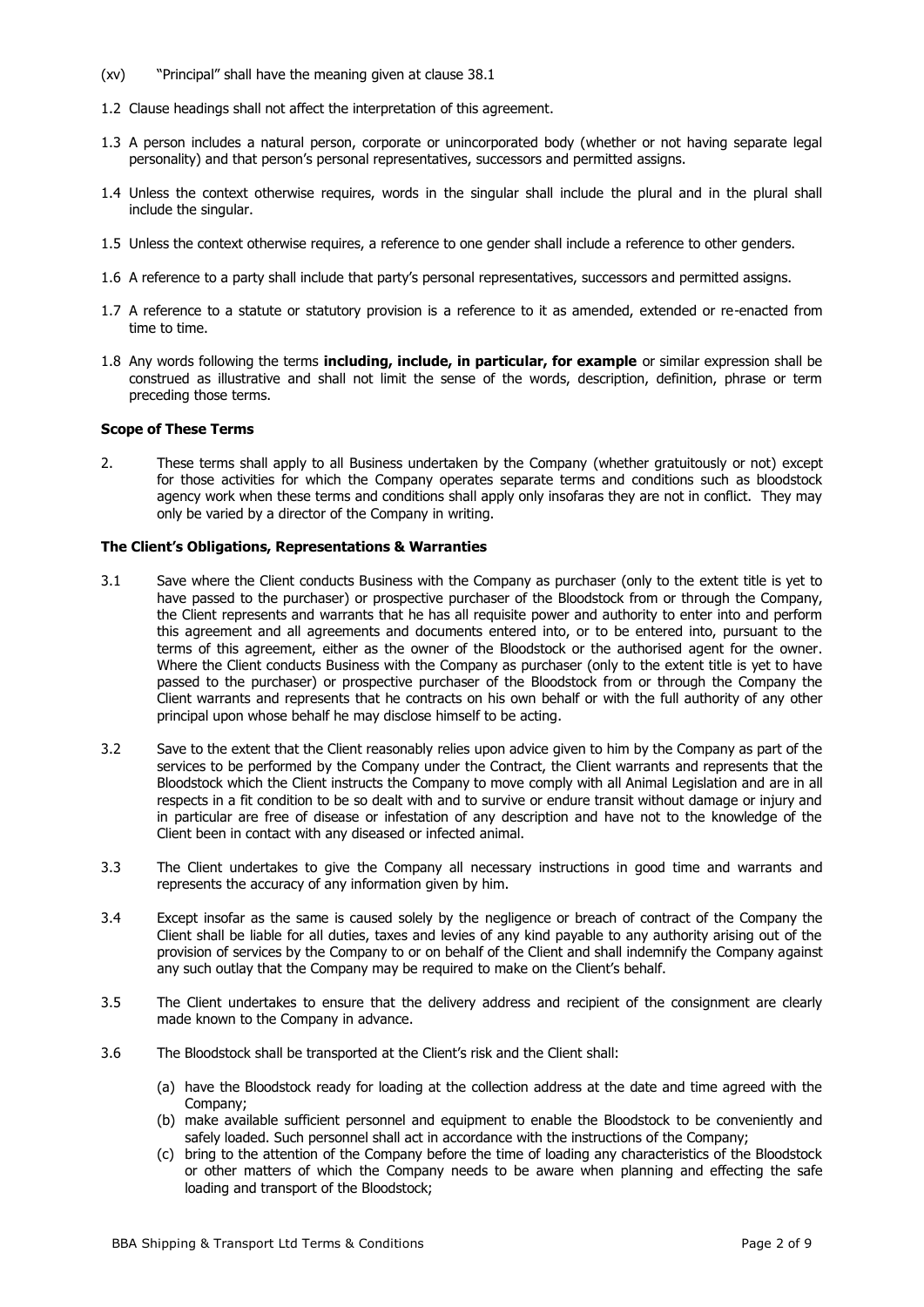- (d) insure the Bloodstock to their full commercial or market value with a reputable insurance company or underwriter against all customary perils including loss by theft or otherwise destruction damage injury and deterioration and shall maintain such insurance in full force and effect throughout the period when the Bloodstock are (or would but for the occurrence of one or more of the insured risks be) in the care custody or control of the Company. Should the Client wish, the Company can normally arrange insurance on the Client's behalf and to the Client's account but it is under no obligation to do so unless the Company has formally notified the Client in advance in writing that it will undertake responsibility for the same. Cover may be subject to payment being made in advance;
- (e) take delivery (or procure that someone takes delivery) of the Bloodstock at the delivery address and shall be ready (or procure that someone is ready) to do so at any reasonable time; and
- (f) make available sufficient personnel and equipment to enable the Bloodstock to be conveniently and safely unloaded at the delivery address, or procure that such personnel and equipment are made available. Such personnel shall act in accordance with the instructions of the Company.
- 3.7 The Client shall indemnify the Company against any claims, liabilities, costs, expenses or other losses of any nature whatsoever incurred:
	- (a) by reason of the Company following any instruction given by the Client; or
	- (b) arising from the breach by the Client of any warranties, representations, undertakings or other obligations or terms contained herein.

## **The Company's Charges and Lien**

- 4. A quotation for the services given by the Company shall not constitute an offer. A quotation shall only be valid for a period of 15 Business Days from its date of issue, unless revoked earlier or extended by the Company at its absolute discretion. The price for the services shall be the price set out in the quotation, or, if the Company has provided a list of prices applicable to the provision of those particular services to the Client, the price stated therein. The Company may (at its absolute discretion) by notice to the Client increase the price for the services to reflect any increase in the cost to the Company of supplying the services that is due to:
	- (a) any factor beyond the Company's control (including foreign exchange fluctuations, increases in taxes and duties, increases in labour or costs of transportation);
	- (b) any request by the Client to change the delivery date(s) or quantities or type of Bloodstock to be transported; and
	- (c) any delay caused by any instructions of the Client or failure of the Client to give the Company adequate or accurate information or instructions.
- 5. Subject to clause 6, the Client shall pay for the services rendered immediately upon invoice. Such invoice may (at the Company's absolute discretion) be raised and be payable in advance of any services being rendered or at any time thereafter.
- 6. The Company may (at its absolute discretion) extend credit to a Client. Unless agreed otherwise in writing between the parties, where credit is extended payment shall be due within 30 days of the invoice date. Such invoice may (at the Company's absolute discretion) be raised in advance of any services being rendered or at any time thereafter.
- 7. Interest shall be payable on all overdue accounts at a rate of 8% per annum above the base rate of the Barclays Bank plc from time to time applicable on all balances outstanding until payment.
- 8. All amounts due for payment by the Client under this agreement shall be paid in full without any set-off, counterclaim, deduction or withholding (other than any deduction or withholding of tax as required by law). Costs incurred by the Company in recovery of any debt shall be payable by the Client.
- 9. Without prejudice to any other right or remedy available, the Company shall have a general lien on all property within its control, custody or possession and belonging to the Client or Owner (including any Bloodstock and documentation relating to the same) in respect of all sums due at any time from the Client or Owner whether or not relating to that particular Consignment. If such lien is not satisfied the Company shall be entitled, on the expiry of 14 days' notice in writing to the Client, to dispose of such property as agent for the Client and/or Owner (as applicable) in such manner and at such price as it (in its absolute discretion) thinks fit and to apply the proceeds towards the money due and the expenses of retention, insurance and sale of the goods (including interest where applicable). Only after the sale proceeds have been applied for such purpose shall the Supplier be under any obligation to account to the Owner and/or Client (as applicable) for any surplus. In the event that the proceeds of the sale do not satisfy all the monies owed to the Company in full, the balance outstanding shall remain recoverable as a debt owed to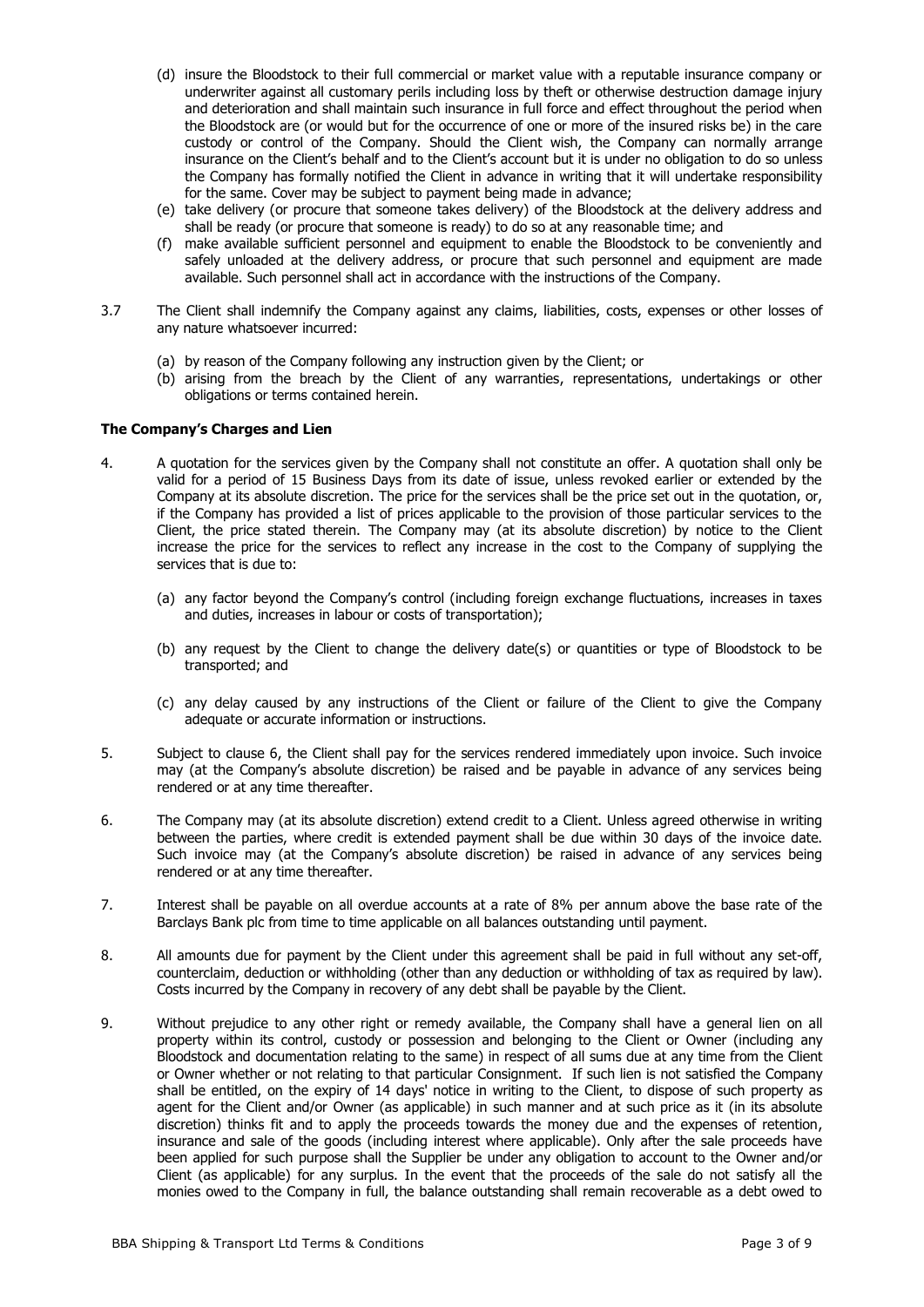the Company. The Company shall not be obliged in exercising such lien and right of disposal to achieve any particular price or value for the Bloodstock.

10. Notice of the exercise of the lien and right of disposal pursuant to clause 9 shall be given by first class post to the last known address of the Client but the Company shall be under no obligation to prove receipt of the same. In the event that no such address is known notification shall be given by means of a notice to that effect placed in any daily or weekly racing publication.

## **BOARDING TERMS**

- 11.1 When in the Company's opinion it is reasonably necessary to do so the Company may board Bloodstock which are in transit or awaiting transportation following purchase by a Client or following instructions to the Company in respect of its forwarding activities.
- 11.2 The Company will also board Bloodstock when it has been specifically instructed in writing to do so by a Client and has accepted those instructions.
- 11.3 When boarding Bloodstock:
	- (a) the Company may do so at any stud farm, livery yard or other place it deems suitable, whether owned by the Company or a third party (**Premises**);
	- (b) the standard terms and conditions in operation at the Premises shall be applicable to the boarding, which shall include an additional charge not included in the Company's quotation or published list of prices;
	- (c) unless the Company elects (at its absolute discretion) to act as principal and re-charge the Client for the costs of the same, the Company shall act as the Client's and/or Owner's (as applicable) agent in regards to Premises owned or operated by a third party and the Client and/or Owner (as applicable) hereby fully authorises the Company to contract with the owner or operator of such Premises for and on the Client's and/or Owner's behalf on their standard terms of business. When acting as agent the Company has discretion, but is not obliged to make direct payment to the owner or operator of the Premises and seek reimbursement from the Client; and
	- (d) except where the same is caused as a direct result of its own negligence or that of its employees, the Company shall not be liable for death, loss or theft of or damage or injury to Bloodstock whilst boarding.

#### **PROVISION OF ADVICE, INFORMATION, VALUATION AND OTHER SERVICES**

- 12. Subject to the other terms and provisions of these Terms of Business, upon specific written agreement with the Client the Company will provide additional services ancillary to and complementary to the forwarding of Bloodstock;
- 13. The Company shall be entitled to charge fees for these services at the scale fees prevailing at the date of the Company's invoice or as otherwise specifically agreed with the Client.
- 14. Advice and information which is not related to specific instructions accepted by the Company is provided gratuitously and without any liability whatsoever being incurred by the Company.

## **TERMS OF CARRIAGE**

- 15. Unless otherwise specifically agreed to the contrary with the Client, the Company shall be entitled to elect (at its absolute discretion) to procure any carriage, safekeeping, packing, forwarding, delivery or handling of Bloodstock or any other service (or part thereof) as the Client's and/or Owner's (as applicable) agent or to provide those services (or part thereof) itself as principal. The Client and/or Owner (as applicable) hereby fully authorises the Company to form contracts for and on his behalf for this purpose.
- 16. When acting as an agent the Company will act solely on behalf of the Client in establishing contracts with third parties. At the Client's request the Company will provide evidence of any contract negotiated with such third party on the Client's behalf and in the event that the Company is unable to do so it shall be deemed to have acted as a principal.
- 17. When acting as an agent the Company shall, unless it is specifically agreed otherwise with the Client in writing:
	- (a) arrange for carriage, handling, forwarding, delivery or safekeeping of Bloodstock by any route, means or person at the absolute discretion of the Company;
	- (b) make no declaration of value or of special interest in delivery in respect of the Bloodstock; and
	- (c) have discretion, but not be obliged to make direct payment to the third party contracted with and seek reimbursement from the Client.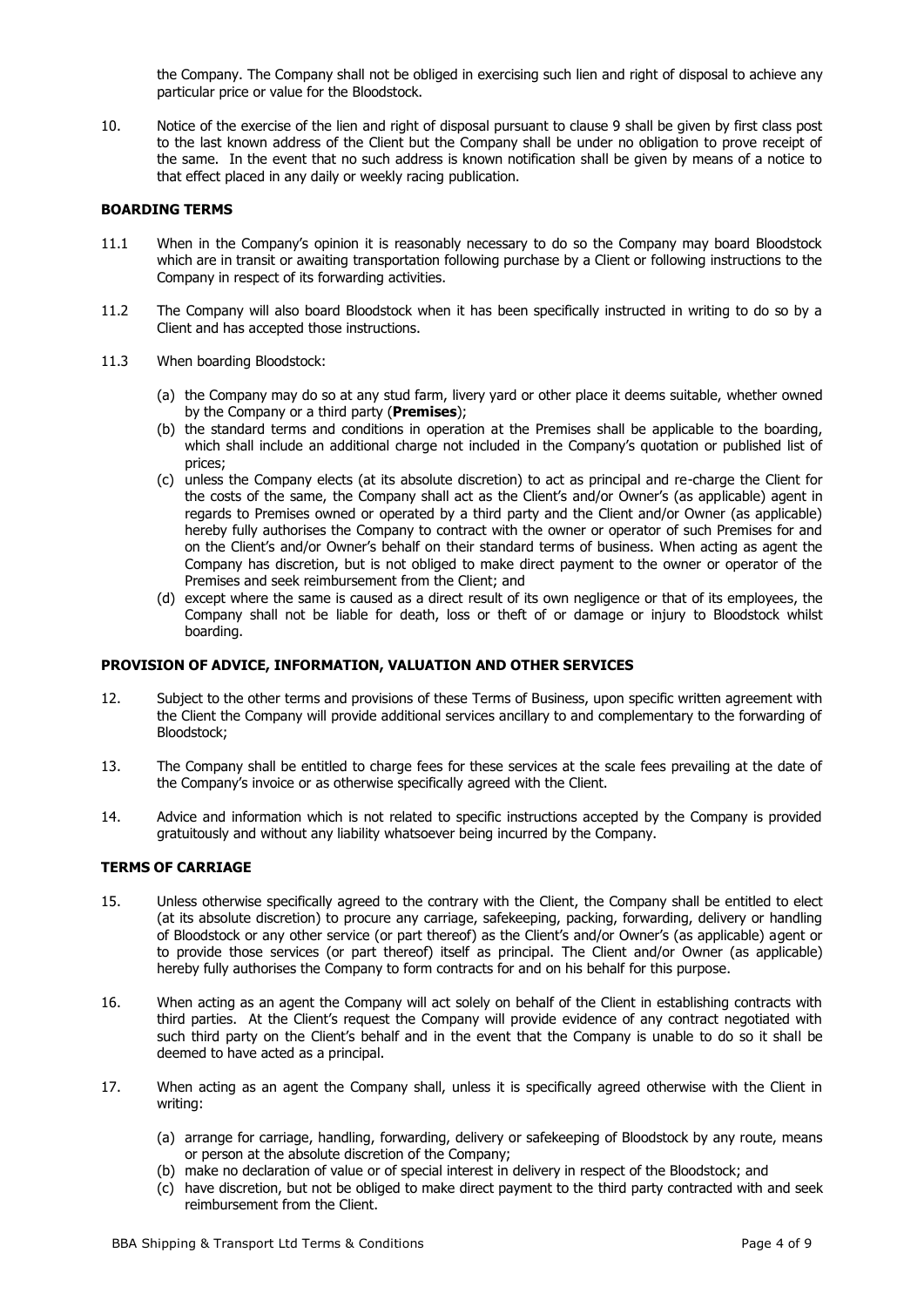- 18. When acting as Principal the Company:
	- (a) deals on the basis of these terms alone;
	- (b) is not a common carrier; and
	- (c) shall have absolute discretion as to the means, routes and procedures to be followed in the carriage, handling and safekeeping of the Bloodstock.
- 19. Save where the Company has been given and has accepted in writing instructions as carrier to arrange delivery of Bloodstock to a specified destination by a specified date, the Company accepts no responsibility for departure or arrival dates of Bloodstock. In any event the Company's responsibility shall only be to use its reasonable endeavours as carrier to deliver the Bloodstock to the specified destination by the specified date given and accepted as aforesaid and time for performance and delivery by the Company shall not be of the essence of this agreement.
- 20. The Company will not accept or deal with Bloodstock of a dangerous or damaging nature nor with horses suffering from any infectious or contagious disease or which may have been in contact with other infected animals. Should the Client deliver to the Company or cause the Company to deal with such Bloodstock or Bloodstock that is otherwise in anyway not in full compliance with all Animal Legislation without such written instructions and consent he shall be liable for all loss or damage arising to or from such Bloodstock or out of or in connection with their transportation and shall indemnify the Company against all liability, claims, costs, expenses and other losses whatsoever arising out of or in connection therewith and the Bloodstock may be dealt with in such manner (including destruction) as the Company or other person having custody of the Bloodstock shall think fit.
- 21. The Client shall indemnify the Company against any general average claims which may be made against the Company and if required by the Company shall provide adequate security therefor.
- 22. If the Client or Owner or their nominee does not take prompt delivery of any Consignment the Company shall be entitled to board or store the Consignment at the Client's or Owner's risk and expense. Should the Consignment not be collected within a reasonable time and, in any event, within 14 days after notice to the Client or Owner the Company may sell or otherwise dispose of such Consignment at the expense of such party without any obligation as to any particular price and after deducting any monies owing to the Company (including sale or disposal costs and interest) account to the Client for any balance provided that if any sum shall remain owing to the Company after such sale or disposal such sum shall be a debt due and payable to the Company in the usual manner.
- 23. Unless special arrangements to the contrary have been made the Company shall be under no obligation to forward or to deliver the Bloodstock until all freight and other charges have been paid by the Client.
- 24. The carriage of any Consignment other than by road namely by rail sea air or inland waterway is undertaken by the Company as agent for the Client and the contract in such cases shall be between the Client and the other carrier. Carriage by rail sea air or inland waterway shall be subject to the terms and conditions from time applied by such other carrier.

## **The Company's Liabilities**

- 25. Nothing in this agreement limits or excludes the Company's liability for:
	- (a) death or personal injury caused by its negligence (within the meaning of section 2(1) of the Unfair Contract Terms Act 1977);
	- (b) fraud or fraudulent misrepresentation; or
	- (c) breach of the terms implied by section 2 of the Supply of Goods and Services Act 1982 (title and quiet possession) or any other liability which cannot be limited or excluded by applicable law.
- 26. Subject to clause 25, the Company shall not be liable to the Client or Owner, whether in contract, tort (including negligence), for breach of statutory duty, or otherwise, arising under or in connection with this agreement for:
	- (a) any accident, injury, disease or damage to the Bloodstock or loss, theft or death thereof;
	- (b) loss of profits;
	- (c) loss of sales or business;
	- (d) loss of agreements or contracts;
	- (e) loss of anticipated savings;
	- (f) loss of or damage to goodwill;
	- (g) loss of use or corruption of software, data or information; nor
	- (h) any indirect or consequential loss.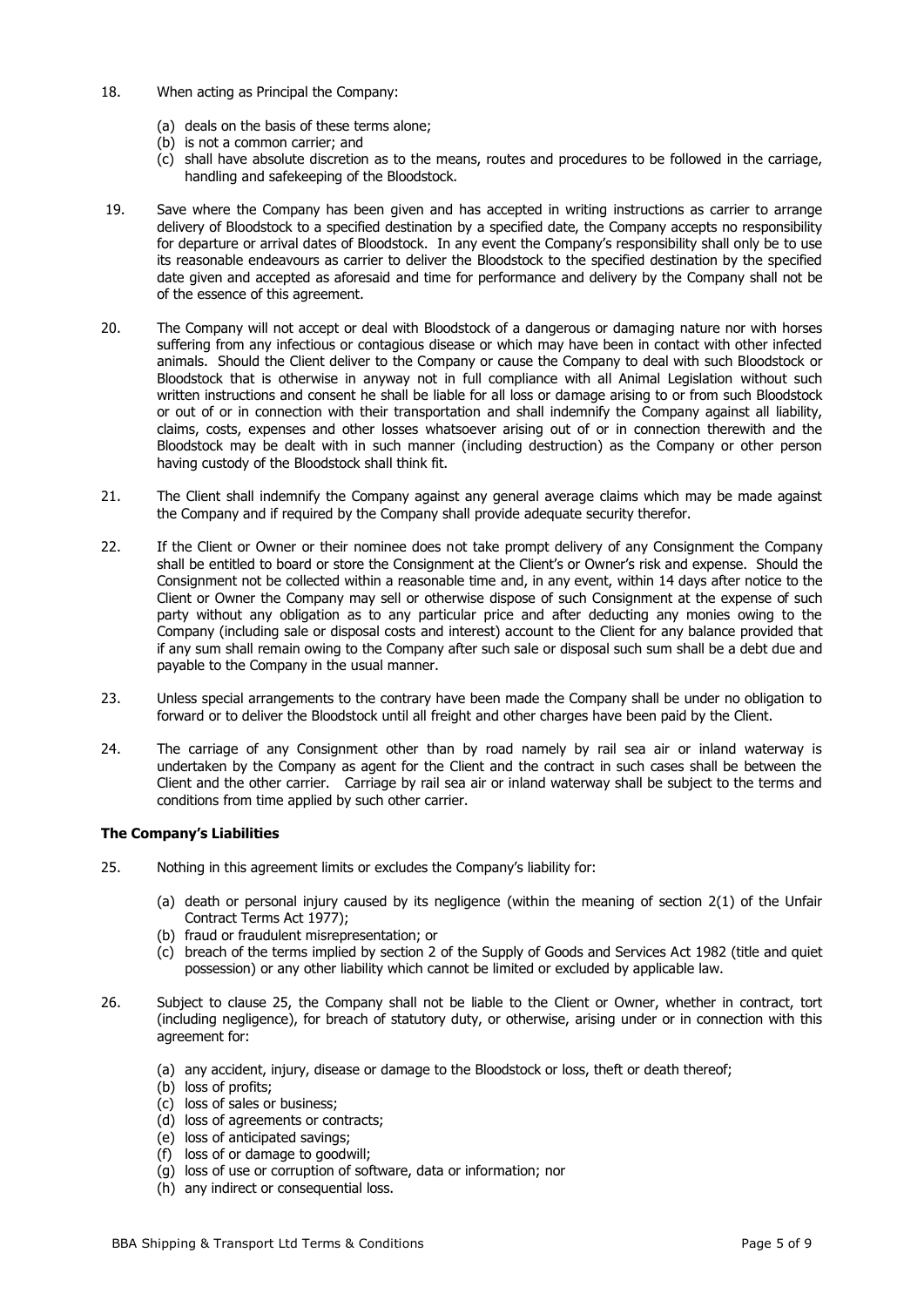- 27. The terms implied by sections 3 to 5 of the Supply of Goods and Services Act 1982 are, to the fullest extent permitted by law, excluded from this agreement.
- 28. The Company's liability howsoever arising shall not exceed:
	- (i) in the case of claims involving any of the matters referred to at clause 26(a) above in relation to the Bloodstock the lesser of:
		- (a) the value or diminution in value of any Bloodstock which have suffered an event listed at clause 26(a) above;
		- (b) the cost of any veterinary treatment of such Bloodstock (if applicable and only to the extent any injury or damage can reasonably be treated to return the Bloodstock to roughly a similar value as before the event in question occurred); or
		- (c) £5,000 in aggregate for all of the Bloodstock
	- but limited in any event to the loss actually proved to have been sustained; and
	- (ii) in the case of all other claims a maximum of  $£10,000$  per claim but limited in any event to the loss actually proved to have been sustained.
- 29. Without prejudice to clause 27, the Company's total liability to the Client and Owner whether in contract, tort (including negligence), for breach of statutory duty, or otherwise, arising under or in connection with this agreement shall be limited in respect of all claims (connected or unconnected) in any consecutive 12 (twelve) month period, to £10,000.
- 30. The Company will if asked by the Client in writing provide a written quotation for acceptance of a greater liability on the part of the Company than that set out above. If such quotation is accepted in writing by the Client in advance of the Company commencing performance of the Contract then these conditions should be varied to the extent set out in the written quotation but no further.
- 31. If the Company's performance of its obligations under this agreement is prevented or delayed by any act or omission of the Client, its agents, subcontractors, consultants or employees, the Company shall not be liable for any costs, charges or losses sustained or incurred by the Client that arise directly or indirectly from such prevention or delay.
- 32. The Client shall be liable to pay to the Company, on demand, all reasonable costs, charges or losses sustained or incurred by the Company (including any direct, indirect or consequential losses, loss of profit and loss of reputation, loss or damage to property and those arising from injury to or death of any person and loss of opportunity to deploy resources elsewhere) that arise directly or indirectly from the Client's fraud, negligence, failure to perform or delay in the performance of any of its obligations under this agreement, subject to the Company confirming such costs, charges and losses to the Client in writing.
- 33. Neither party shall be in breach of this agreement nor liable for delay in performing, or failure to perform, any of its obligations under this agreement if such delay or failure result from events, circumstances or causes beyond its reasonable control including, without limitation:
	- (a) acts of God, flood, drought, earthquake or other natural disaster;
	- (b) epidemic or pandemic;
	- (c) terrorist attack, civil war, civil commotion or riots, war, threat of or preparation for war, armed conflict, imposition of sanctions, embargo, or breaking off of diplomatic relations;
	- (d) nuclear, chemical or biological contamination or sonic boom;
	- (e) any law or any action taken by a government or public authority, including without limitation imposing an export or import restriction, quota or prohibition, or failing to grant a necessary licence or consent;
	- (f) legal or illegal restriction on movement or delivery;
	- (g) collapse of buildings, fire, explosion or accident;
	- (h) any labour or trade dispute, strikes, industrial action or lockouts;
	- (i) non-performance by suppliers or subcontractors; and
	- (j) interruption or failure of utility service.

#### **Claims**

- 34. The Client agrees to make any claim against the Company in writing immediately and without delay by notice in writing sent by first class recorded delivery post or facsimile. Should the Company suffer prejudice through the late presentation of a claim it shall be relieved of liability in respect of such claim.
- 35. In any event there shall be an absolute time bar of nine months within which the Client must bring suit against the Company, time running from the date of the event or occurrence alleged to give rise to the cause of action.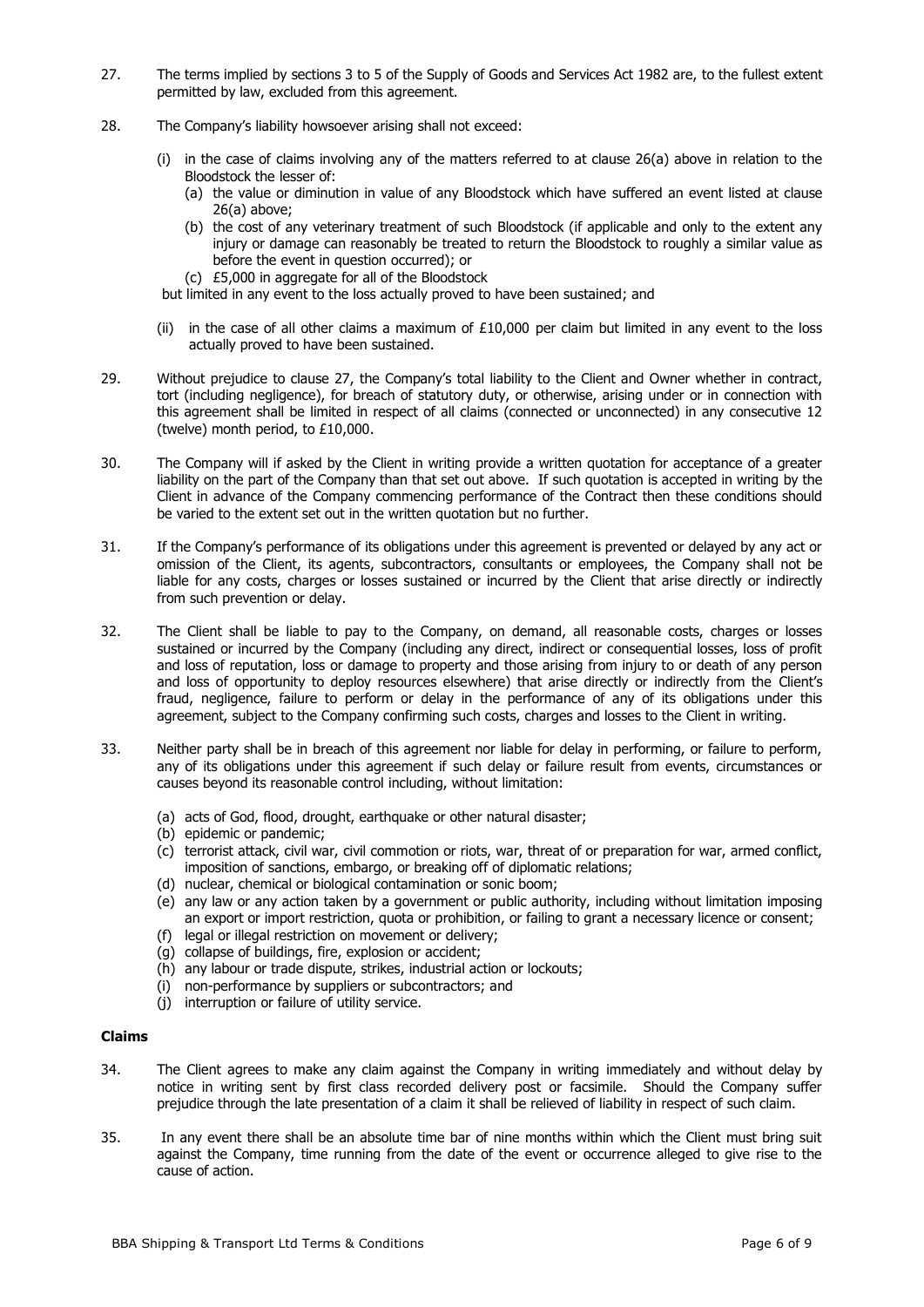36. When the Company has carried out services as an agent it shall be the Client's responsibility to claim against the third party carrier or contractor and Clients are advised that carrier's time limits for claim are frequently strictly enforced.

## **Export and Import Licences and Veterinary Certificates**

37. Unless otherwise agreed it shall be the Client's responsibility to obtain any import or export licence or veterinary certificate required and to comply in all respects with the Animal Legislation and Horse Passport Laws in respect of the Bloodstock. The Client shall in advance of transit supply the Company with all necessary identification papers, certificates or other documents required by the Horse Passport Laws, Animal Legislation, Statutory or other Order Rule or Regulation of either the United Kingdom or any country through which the Bloodstock is being transported. The Company shall not be responsible for any delay or loss arising from the Client's failure to comply with such obligation.

#### **Agent's Guarantee**

- 38.1 In consideration of the Company entering into the Contract and to the extent the Client acts or purports to act as agent (**Guarantor**) for a third party (**Principal**), he accepts these terms both for himself and on behalf of any such Principal and hereby guarantees to the Company and its successors, transferees and assigns the due and punctual performance of all present and future obligations of the Principal under or in connection with these terms and the Contract if and when they become performable (**Guaranteed Obligations**).
- 38.2 The Guarantor as principal obligor and as a separate and independent obligation and liability from its obligations and liabilities under clause 38.1 agrees to indemnify and keep indemnified the Company in full and on demand from and against all and any losses, costs and expenses suffered or incurred by the Company arising out of, or in connection with:
	- (a) any failure of the Principal to perform or discharge the Guaranteed Obligations; or

(b) any of the Guaranteed Obligations being or becoming totally or partially unenforceable by reason of illegality, incapacity, lack or exceeding of powers, ineffectiveness of execution or any other matter,

but the Guarantor's liability under this indemnity shall be no greater than the Principal's liability in respect of the Guaranteed Obligations was (or would have been, had the relevant obligation been fully enforceable).

- 38.3 This guarantee is a continuing guarantee which shall remain in full force and effect until all the Guaranteed Obligations have been satisfied or performed in full, notwithstanding any intermediate satisfaction or performance of the Guaranteed Obligations by the Principal, the Guarantor or any other person.
- 38.4 The liability of the Guarantor under this guarantee shall not be reduced, discharged or otherwise adversely affected by any act, omission, matter or thing which would have discharged or affected the liability of the Guarantor had it been a principal obligor instead of a guarantor, or indemnifier, or by anything done or omitted by any person which, but for this provision, might operate or exonerate or discharge the Guarantor or otherwise reduce or extinguish its liability under this guarantee.
- 38.5 The Guarantor waives any right it may have to require the Company (or any trustee or agent on its behalf) to proceed against or enforce any other right or claim for payment against any person before claiming from the Guarantor under this guarantee.
- 38.6 Until all amounts which may be or become payable by the Principal under or in connection with this guarantee have been irrevocably paid in full, and unless the Company otherwise directs in writing, the Guarantor shall not exercise any security or other rights which it may have by reason of performance by it of its obligations under this guarantee, whether such rights arise by way of set-off, counterclaim, subrogation, indemnity or otherwise.
- 38.7 This guarantee is in addition to and shall not affect nor be affected by or merge with any other judgment, security, right or remedy obtained or held by the Company from time to time in respect of the discharge and performance of the Guaranteed Obligations by the Principal.
- 38.8 Any release, discharge or settlement between the Guarantor and the Company in relation to this guarantee shall be conditional on no right, security, disposition or payment to the Company by the Guarantor, the Principal or any other person being avoided, set aside or ordered to be refunded pursuant to any enactment or law relating to breach of duty by any person, bankruptcy, liquidation, administration, protection from creditors generally or insolvency or for any other reason. If any such right, security, disposition or payment is avoided, set aside or ordered to be refunded, the Company shall be entitled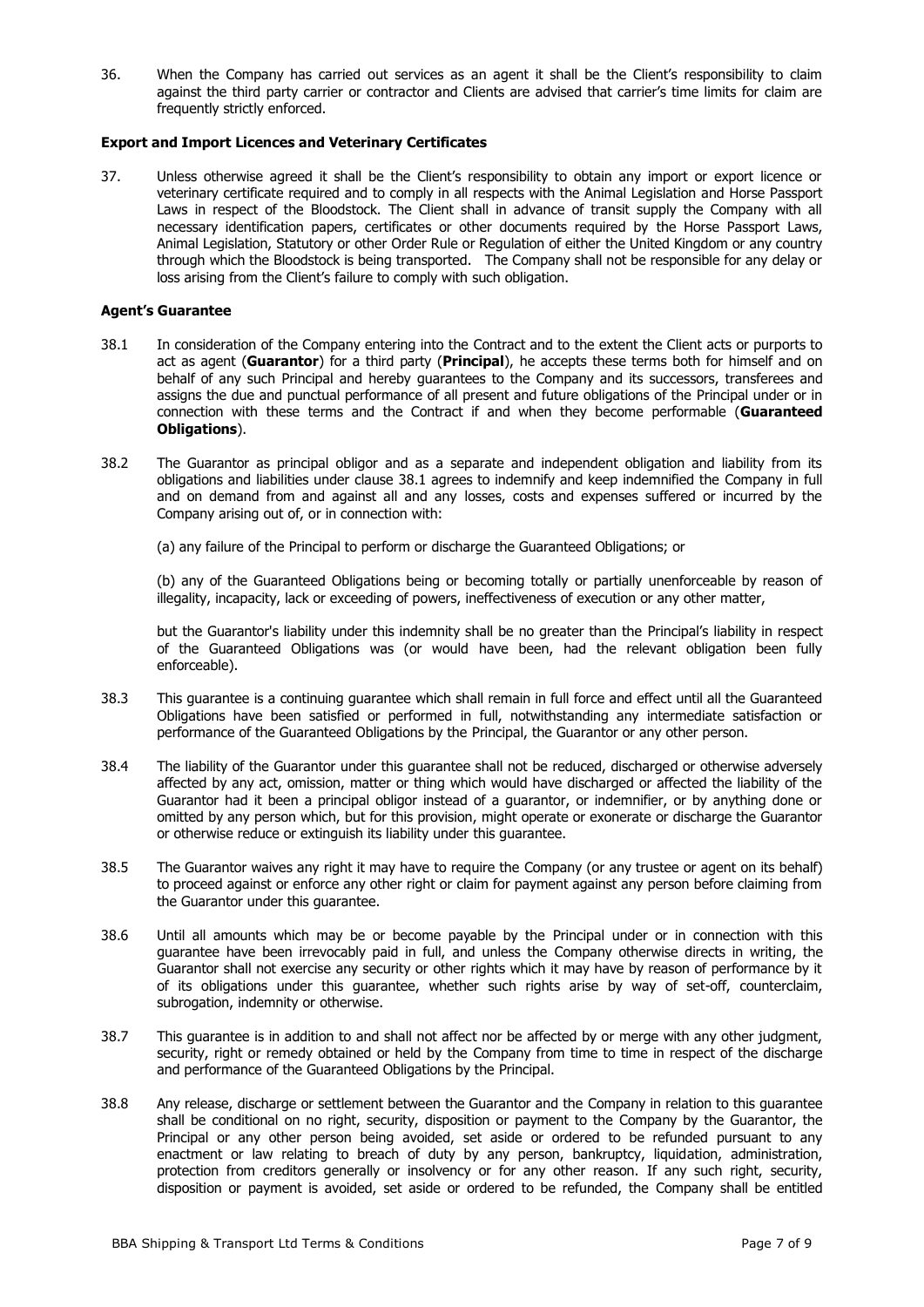subsequently to enforce this quarantee against the Guarantor as if such release, discharge or settlement had not occurred and any such security, disposition or payment had not been made.

- 38.9 All sums payable by the Guarantor under this guarantee shall be paid in full to the Company in the currency in which the Guaranteed Obligations are payable, free and clear of any deductions or withholdings of any kind, except for those required by any law or regulation binding on the Guarantor.
- 38.10 If any deduction or withholding is required to be made by law or regulation binding on the Guarantor, the Guarantor shall pay that additional amount which is necessary to ensure that the Company receives a net amount equal to the full amount which it would have received if the payment had been made without the deduction or withholding.
- 38.11 If the Guarantor fails to make any payment due to Company under this agreement by the due date for payment, then the Guarantor shall pay interest on the overdue amount at the rate of 8% above the base rate of the Barclays Bank plc from time to time. Such interest shall accrue on a daily basis from the due date until actual payment of the overdue amount, whether before or after judgment. Guarantor shall pay the interest together with the overdue amount.
- 38.12 The Guarantor shall on a full indemnity basis pay to the Company on demand the amount of all costs and expenses (including legal and out-of-pocket expenses and any valued added tax on those costs and expenses) which the Company incurs in connection with:

(a) the preservation, or exercise and enforcement, of any rights under or in connection with this guarantee or any attempt so to do; and

(b) any discharge or release of this guarantee.

#### **Waiver**

39. No failure or delay by a party to exercise any right or remedy provided under this agreement or by law shall constitute a waiver of that or any other right or remedy, nor shall it prevent or restrict the further exercise of that or any other right or remedy. No single or partial exercise of such right or remedy shall prevent or restrict the further exercise of that or any other right or remedy.

#### **Severance**

- 40.1 If any provision or part-provision of this agreement is or becomes invalid, illegal or unenforceable, it shall be deemed modified to the minimum extent necessary to make it valid, legal and enforceable. If such modification is not possible, the relevant provision or part-provision shall be deemed deleted. Any modification to or deletion of a provision or part-provision under this clause shall not affect the validity and enforceability of the rest of this agreement.
- 40.2 If any provision or part-provision of this agreement is invalid, illegal or unenforceable, the parties shall negotiate in good faith to amend such provision so that, as amended, it is legal, valid and enforceable, and, to the greatest extent possible, achieves the intended commercial result of the original provision.

#### **Entire Agreement**

- 41.1 This agreement constitutes the entire agreement between the parties and supersedes and extinguishes all previous agreements, promises, assurances, warranties, representations and understandings between them, whether written or oral, relating to its subject matter.
- 41.2 Each party agrees it shall have no remedies in respect of any statement, representation, assurance or warranty (whether made innocently or negligently) that is not set out in this agreement. Each party agrees that it shall have no claim for innocent or negligent misrepresentation or negligent misstatement based on any statement in this agreement.

#### **Assignment and Other Dealings**

- 42.1 This agreement is personal to the Client and the Client shall not assign, transfer, mortgage, charge, subcontract, declare a trust over or deal in any other manner with any of its rights under this agreement.
- 42.2 The Company may at any time assign, transfer, mortgage, charge or deal in any other manner with any or all of its rights and obligations under this agreement.